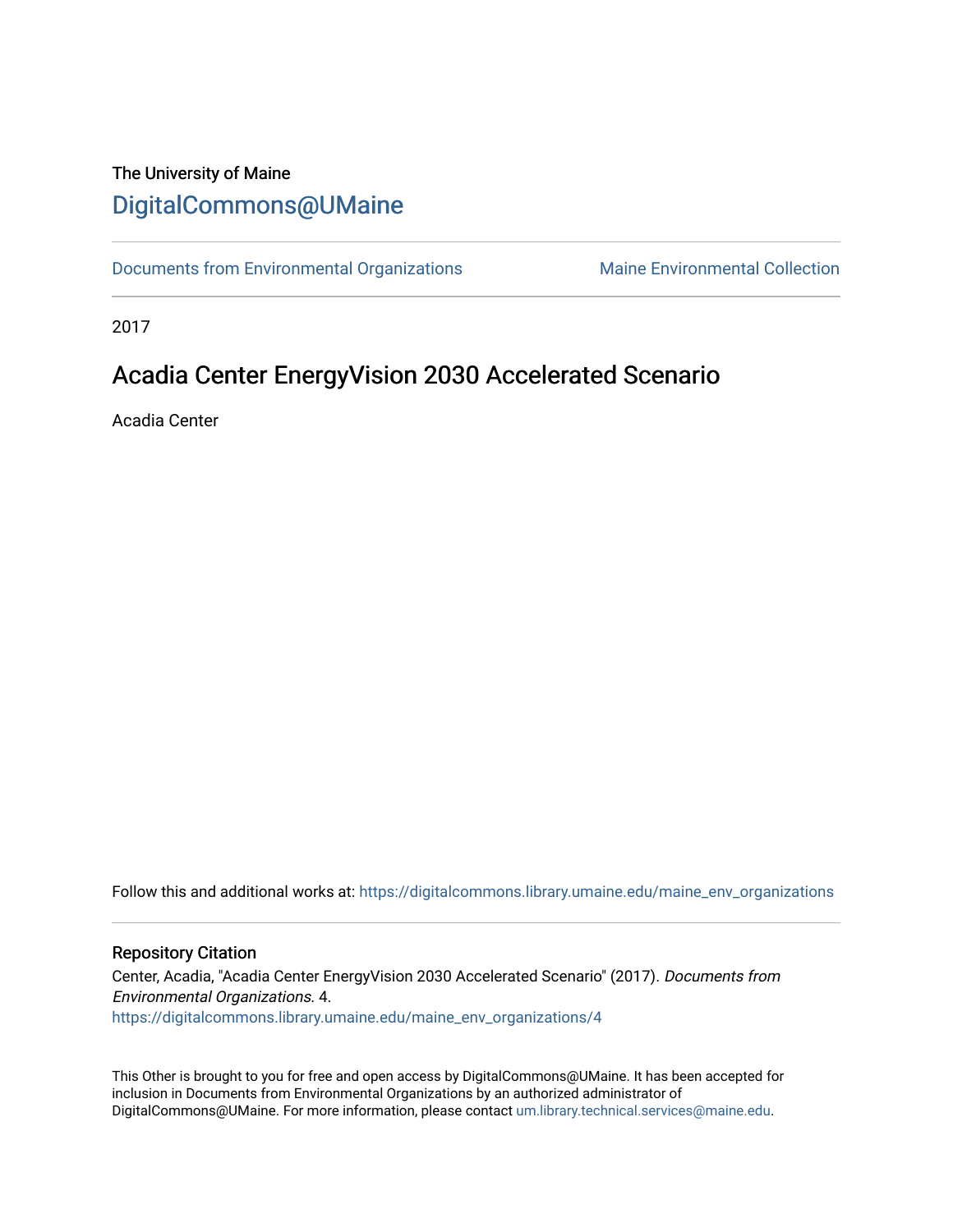

# EnergyVision 2030

# **Accelerated Scenario** Companion Brief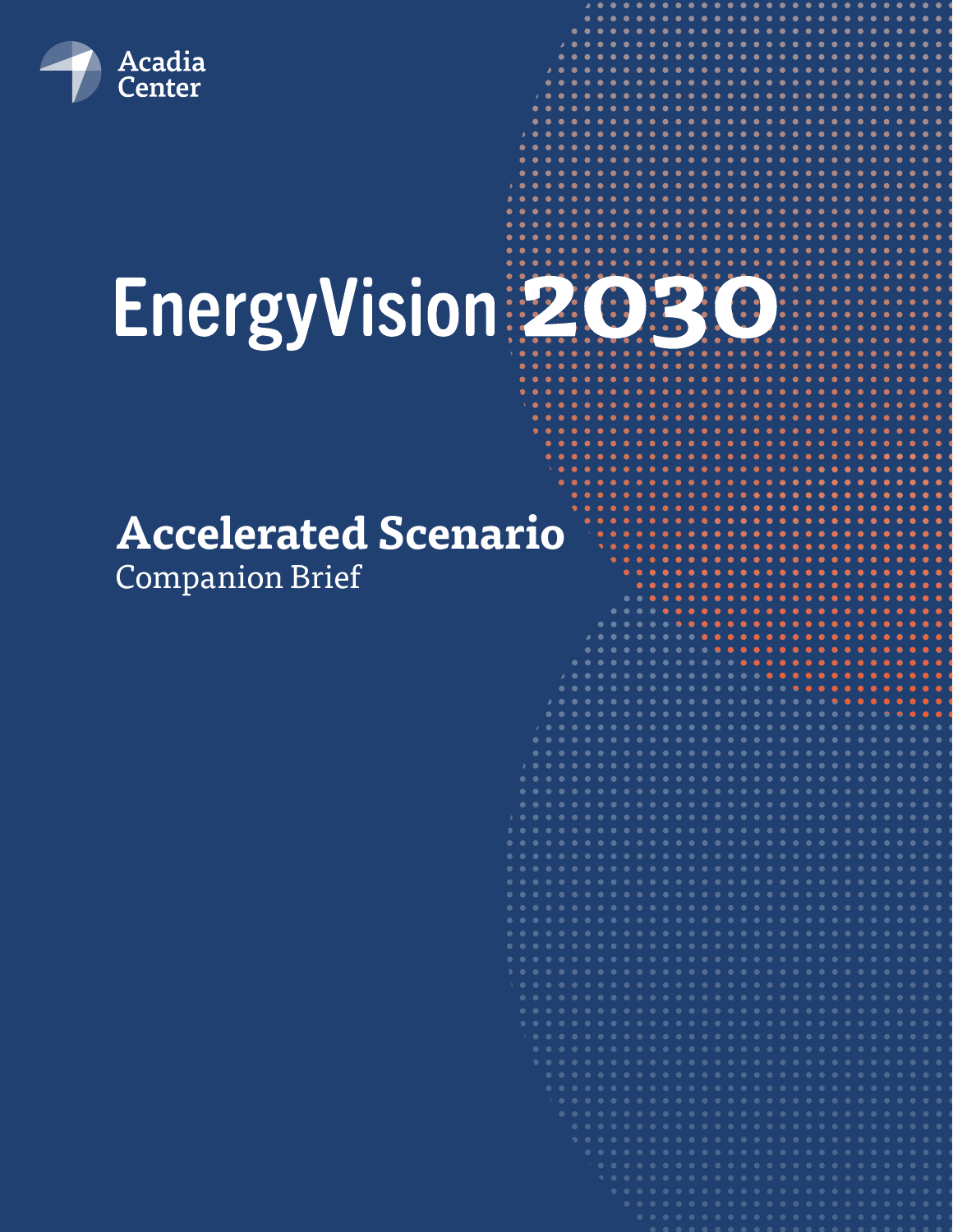# **Accelerated Scenario**

#### An Ambitious, Achievable Vision

EnergyVision 2030 analyzes how states in the Northeast can advance their energy markets to reduce costs, enhance consumer-control, and lower emissions. The EnergyVision 2030 Primary Scenario demonstrates that greenhouse gas (GHG) emissions can be reduced 45% from 1990 levels by 2030—the reduction needed to put the region on a linear path to reducing emissions 80%



by 2050—using clean energy technologies that are already mass produced and increasingly cost competitive. Acadia Center further conducted an analysis to see what increases in clean energy would be needed to achieve larger emissions reductions on the same timeline given more ambitious state policies to spur clean energy adoption. In this Accelerated Scenario, emissions would be reduced 50% by 2030—an additional 5% below emissions levels achieved in the EnergyVision 2030 Primary Scenario.

The Accelerated Scenario demonstrates that states have the capacity to achieve larger emissions reductions over the same time. If every state in the Northeast region adopted the more ambitious policies outlined here, they would collectively avoid an additional 23 million metric tons (MMT) of GHG emissions in 2030, roughly the equivalent of taking 4.9 million cars—or about all the cars registered in CT, MA, NH, ME, and VT—off the road. While not every state will choose a leading role in the energy transformation, the EnergyVision 2030 Accelerated Scenario outlines a pathway for states that want to demonstrate climate leadership, reap the economic benefits of early involvement in clean industries, and secure their role in the clean energy future.

Table 1 shows how the increased adoption of different technologies in the Accelerated Scenario could lead to greater emissions reductions.

#### Current Market Levels (2015) 2030 Baseline Under Current Trends EnergyVision 2030 Primary Scenario EnergyVision 2030 Accelerated Scenario Electric Vehicles  $\frac{1}{8}$  (% of fleet)  $\frac{1}{8}$   $\frac{1}{8}$   $\frac{1}{8}$   $\frac{1}{8}$   $\frac{1}{8}$   $\frac{1}{8}$   $\frac{1}{8}$   $\frac{1}{8}$   $\frac{1}{8}$   $\frac{1}{8}$   $\frac{1}{8}$   $\frac{1}{8}$   $\frac{1}{8}$   $\frac{1}{8}$   $\frac{1}{8}$   $\frac{1}{8}$   $\frac{1}{8}$   $\frac{1}{8}$   $\frac{1}{8}$   $\frac{1}{8}$ Heat Pumps  $\frac{1}{8}$  of residential heating)  $\frac{1}{8}$   $\frac{1}{8}$   $\frac{1}{8}$   $\frac{1}{8}$   $\frac{1}{8}$   $\frac{1}{8}$   $\frac{1}{8}$   $\frac{1}{8}$   $\frac{1}{8}$   $\frac{1}{8}$   $\frac{1}{8}$   $\frac{1}{8}$   $\frac{1}{8}$   $\frac{1}{8}$   $\frac{1}{8}$   $\frac{1}{8}$   $\frac{1}{8}$   $\frac{1}{8}$   $\frac{1}{8$ Electric Generation  $\frac{19}{8}$  19% 19% 44% 57% 66% Wind and Solar 3% 35% 35% 35% 45% Hydro 13% 18% 20% 19% Other 4% 3% 2% 2% Electric Efficiency Electric Efficiency<br>(average % annual savings) (average % annual savings) Emissions Reduction  $\frac{18\%}{18\%}$  18% 30% 45% 45% 50%

#### Comparative Market Penetration of Selected Clean Energy Technologies, present to 2030

Components may not sum to totals due to rounding 2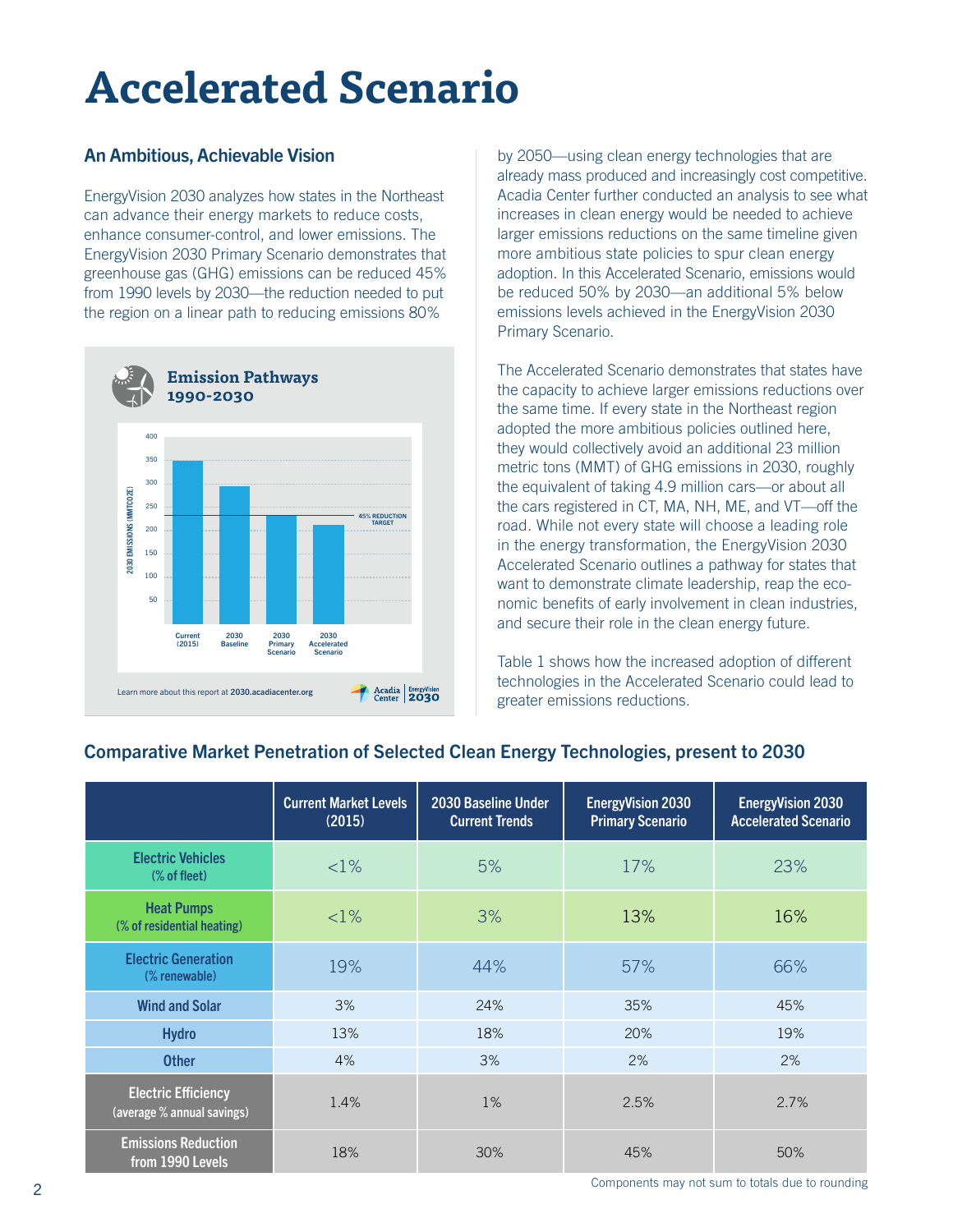# **Electric Generation**

The EnergyVision 2030 Primary Scenario outlines practical steps to shift electric generation away from fossil-fueled power plants and toward a more renewable, consumercentric model, cutting emissions in the process. The Accelerated Scenario looks beyond the levels of market penetration necessary to achieve current commitments to examine how even more ambitious commitments could be achieved. For instance, New York could generate 67% of its electricity from renewable sources by 2030—17% more than its current Clean Energy Standard requires. In New England, 65% of generation could come from renewable sources—about 43% more than the current state renewable portfolio standards require.



To meet these targets, states could revise their renewable portfolio standards and further prioritize renewables over fossil fuel generation. To accelerate development of renewables, New York and the New England states can support newer technologies like offshore wind and energy storage. They can also promote distributed solar more by implementing appropriate compensation models and policies that increase access for all customers. To facilitate this, New York and New England would need to work with neighboring states to increase the price of polluting by aggressively strengthening the Regional Greenhouse Gas Initiative and expanding carbon pricing beyond the electric system.

### **Transportation**

Deeper emissions cuts could also be made in the transportation sector. States can deploy electric vehicles (EVs) more rapidly by offering consumers effective incentives for purchasing and operating them where those incentives don't already exist, as well as greater incentives that cover more of the population, especially lower income residents. States can also increase adoption by educating consumers about the benefits of EVs. As deployment speeds up, costs may decline faster, allowing EVs to be deployed even faster. In the Accelerated Scenario, 23% of cars and light trucks would be EVs by 2030, compared to 17% in the Primary Scenario.



To decrease the cost of EV ownership, states can implement increased and stable purchase rebates, reduce electricity rates for vehicle charging, and increase other EV operating benefits (such as access to HOV lanes), as well as invest more in charging infrastructure. Regional transportation climate policy including carbon pricing could help source funds for these additional programs and would provide economic incentives for energy producers and consumers to reduce emissions.

# **Buildings**

Most utilities and states in the region have been implementing some degree of electric efficiency for many years. However, in the past five years, some of the New England states have dramatically increased procurement